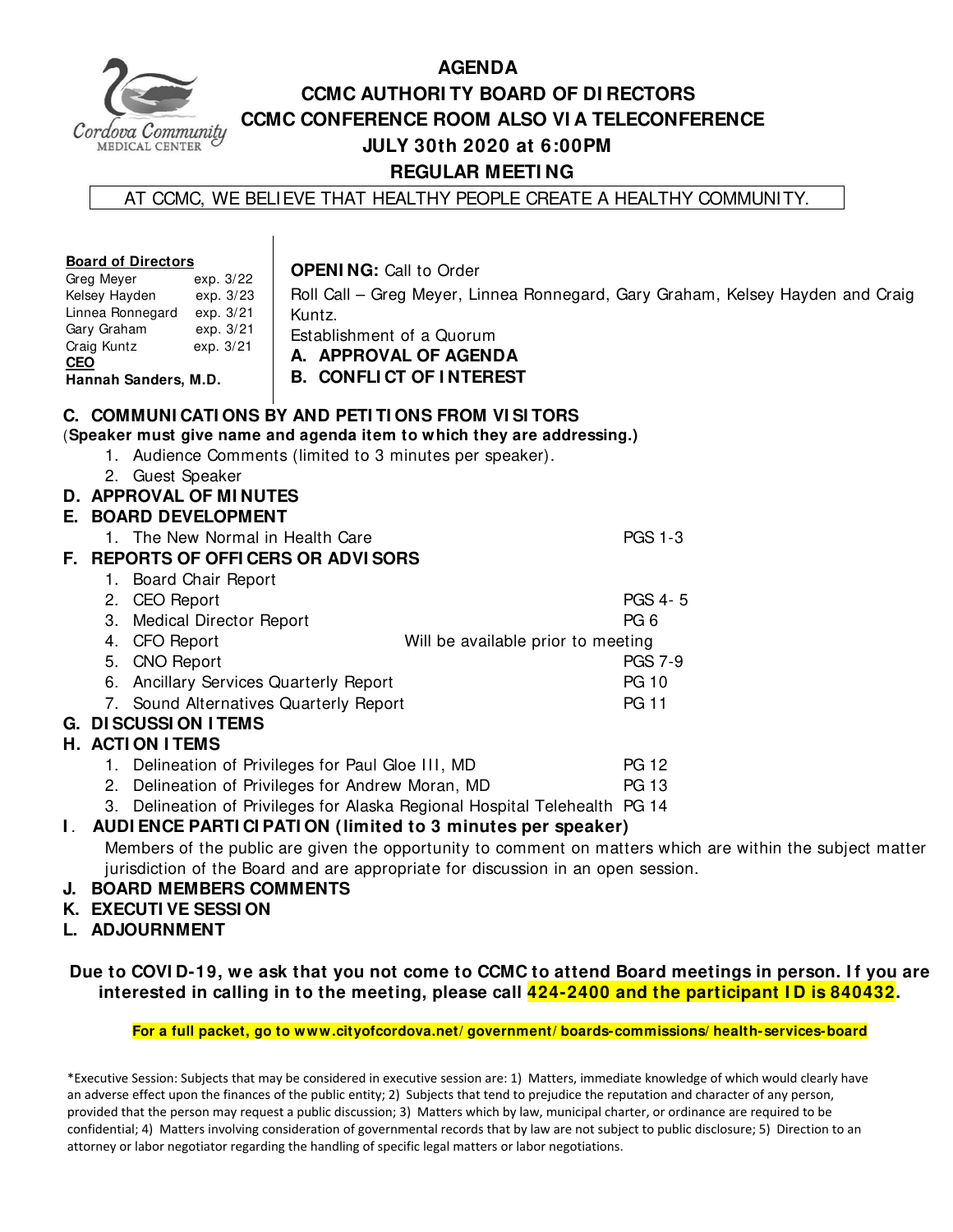# **Trusteelnsights** VIEWPOINT



# **Getting to the New Normal in Health Care**

**Transforming Governance**

# The board's role in crisis recovery

#### **BY ERICA M. OSBORNE AND KARA WITALIS**

**D** asking: What now? How uring these unprecedented and rapidly changing times, governing boards may be

do we best prepare for an uncertain future? How can we best serve our

organization and community through crisis to recovery?

Whether it is overseeing the

COVID-19 recovery process or responding to a natural disaster, a school shooting or civil unrest, the board can play a pivotal role in ensuring that employees receive

> the support needed to heal and that the organization and community receive the resources

they need to restore and rebuild. Following is practical guidance for board members as their organizations transition from crisis response to the long road to recovery. Although many of the practices speak directly to the COVID-19 pandemic, they also can be applied more broadly to other major crises.

# **Foster healing**

During and throughout crisis recovery, board members have an opportunity to be inspirational leaders and promote a whole-person and wholehearted caring approach. This might mean asking whether leaders, staff and caregivers have the necessary resources to heal from the traumatic experiences of front-line caregiving. Asking about the well-being of the frontline staff sends a clear message of caring. The board should ensure the organization has strategies and programs in place (e.g., counseling, support groups and financial assistance benefits) that address the emotional, physical and financial toll of managing the crisis and treating patients. Likewise, the board should understand what programs are necessary to ensure the community has appropriate resources and programs to recover.

# **Focus on safety and quality**

The board has a fiduciary duty to ensure the provision of high-quality, safe care regardless of the circumstance, and this should remain a top priority as organizations

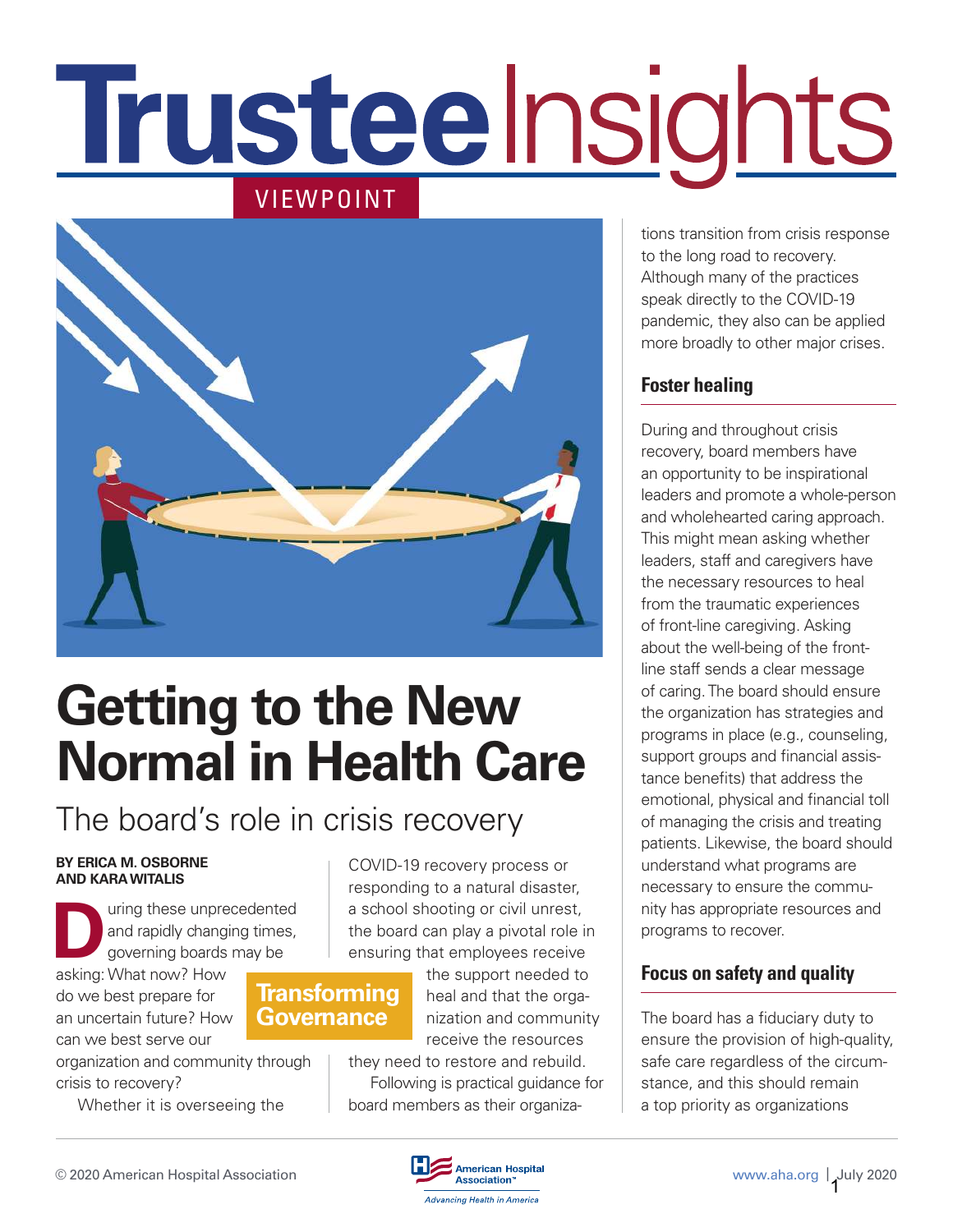# Trustee Insights.

manage and recover from a crisis. As hospitals and health systems ease back into providing more clinical care not related to COVID-19, even as the pandemic continues, the board should understand how leadership will balance the need to provide necessary services while minimizing risk to patients and health care personnel. The board should understand the criteria that must be met in order to safely reopen for routine care, how quality patient care will be maintained, how staff will be kept safe, and the organization's approach to prioritizing and accommodating high-risk or at-risk populations. Access to testing, availability of non-COVID ICU beds, utilization of telehealth and availability of personal protective equipment all are considerations to discuss.

The Centers for Disease Control and Prevention has issued a "non-COVID-19 care framework" that includes key considerations for health systems as they seek to provide the safest way possible to resume care delivery. The AHA has released "COVID-19 Pathways to Recovery" with considerations and resources for hospitals and health systems.

# **Express gratitude**

Offering gratitude and appreciation to hospital executives, providers and other staff is important during the peak of a crisis – and it continues to be during recovery. Acknowledging the innovative, often heroic, ways management and staff are responding to challenges encountered during the crisis supports their efforts and builds an environment of

empowerment and solidarity for the entire organization. A formal, written thank-you from the board acknowledging the dedication of leadership and staff and providing words of encouragement and support can help sustain morale and commitment for the long haul.

### **Ensure an appropriate assessment of the organization's response to the crisis**

The board should use a post-crisis assessment, conducted by management, to understand what is working and what is not with the organization's performance. Boards should ask: Are communication channels effective? Is technology adequate? What efforts are in place to revise emergency preparedness plans, and what funding is necessary to implement these changes? What community agencies and organizations should we partner with to maximize our collective impact?

### **Rebuild community trust and confidence**

During the COVID-19 crisis, health systems have experienced unprecedented underutilization of important medical services for patients with urgent or emergent health care needs not related to COVID-19, as well as the delay of non-emergent surgeries and procedures. Patients, their families and communities in general are fearful that a visit to the hospital or clinic will put them at greater risk of contracting COVID-19. However, delayed urgent and emergent care can cause the very real risk for severe illness and harm and, in the worst cases, death.

To that extent, trustees have an opportunity to encourage the public to return to a new normal by returning to the hospital for needed care services. They should assure community members that the hospital remains a trusted organization and is ready to care for them, and that they should not delay needed care for fear of COVID-19.

### **Support the work toward financial recovery**

Delayed and deferred care also has caused many organizations' revenues to drop by 50% or more. This reduction has occurred while expenses have soared as spending is required to prepare and care for COVID-19 patients. As such, hospitals and health systems must retool and determine what new operational or financial goals are reasonable by year's end. Projections must be recast and objectives reset. Board members must be ready to consider these goals and ensure that they best meet their organization's needs. Health care organizations that are positioned to adapt quickly to the new normal will be able to meet the needs of their communities more effectively.

### **Leverage community connections for philanthropic donations**

Responding to COVID-19 has had a huge financial toll on hospitals and health systems. During and immediately following a crisis, private donors are frequently eager to make meaningful contributions to support recovery. Trustees have an opportunity to leverage their connections to

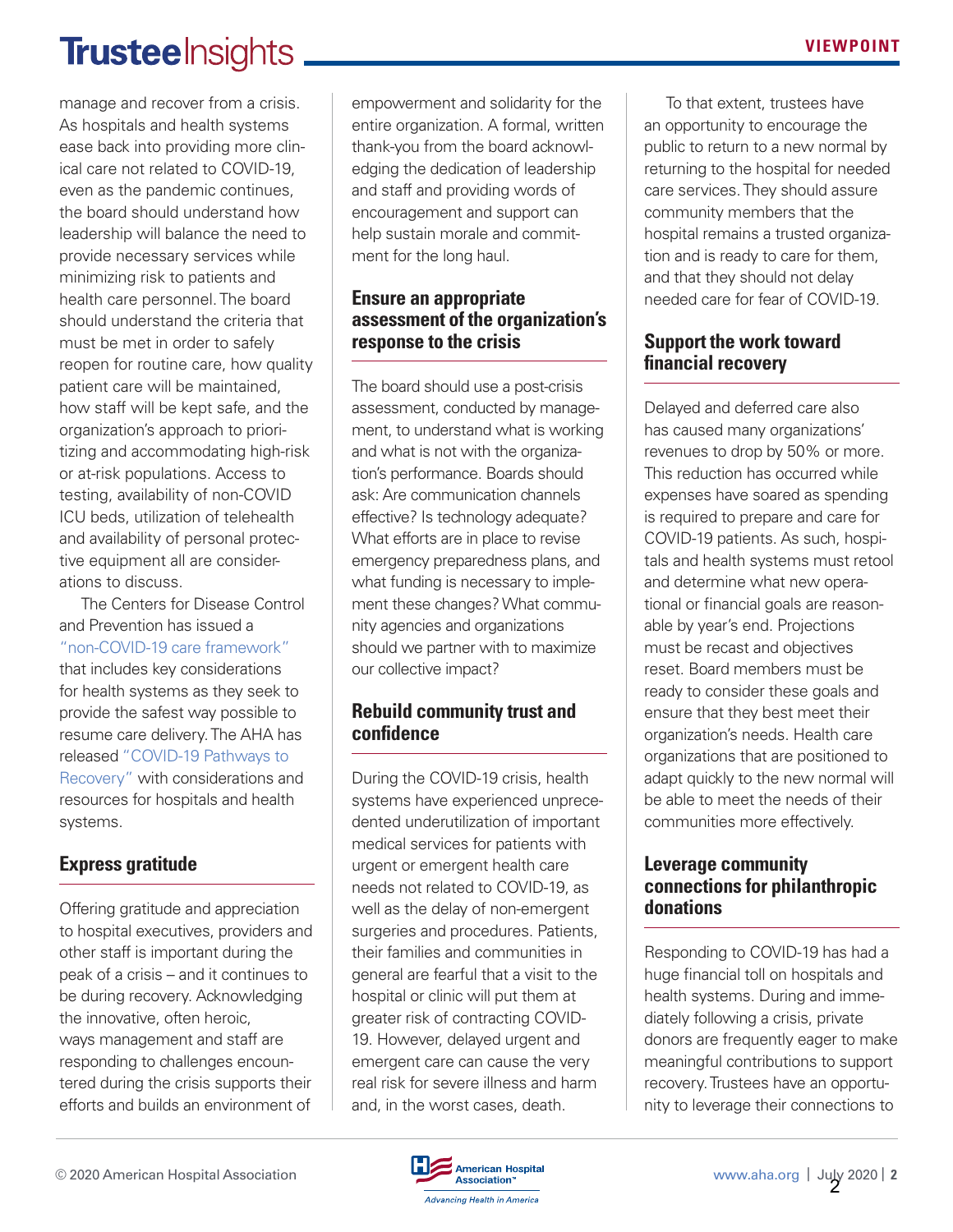# **Trusteelnsights**

bolster their organization's financial resources with philanthropy. The board can help identify areas of greatest need and set expectations for fundraising efforts.

# **Advocate again and again**

Here, again, is one of the board's core roles. Board members should continue to follow up with legislative representatives to obtain funding or change regulations that hampered the health care field's ability to respond effectively during the crisis. Advocating for the organization with legislative representatives and promoting the organization with the

public also are great ways to foster support for those needs that have been identified.

Finally, as their organizations begin the journey to recovery, board members must of course remember to stay true to their primary role of oversight. Boards that get buried in the weeds of operations have the potential to distract attention from the necessary actions required to ensure success. Instead, the board can provide true strategic value by monitoring recovery efforts, ensuring necessary resources are available and keeping focused on future opportunities and challenges. Healing from the prolonged

COVID-19 pandemic or other major crises will take caring, acknowledgment, diligence and, most of all, time. A board's oversight is critical in supplying all of these.

**Erica M. Osborne** (esborne@ viahcc.com) is a principal with Via Healthcare Consulting and based in Carlsbad, California. **Kara Witalis**  (kwitalis@viahcc.com) is a senior consultant with Via Healthcare Consulting and based in Albany, California.

Please note that the views of the authors do not always reflect the views of the AHA.

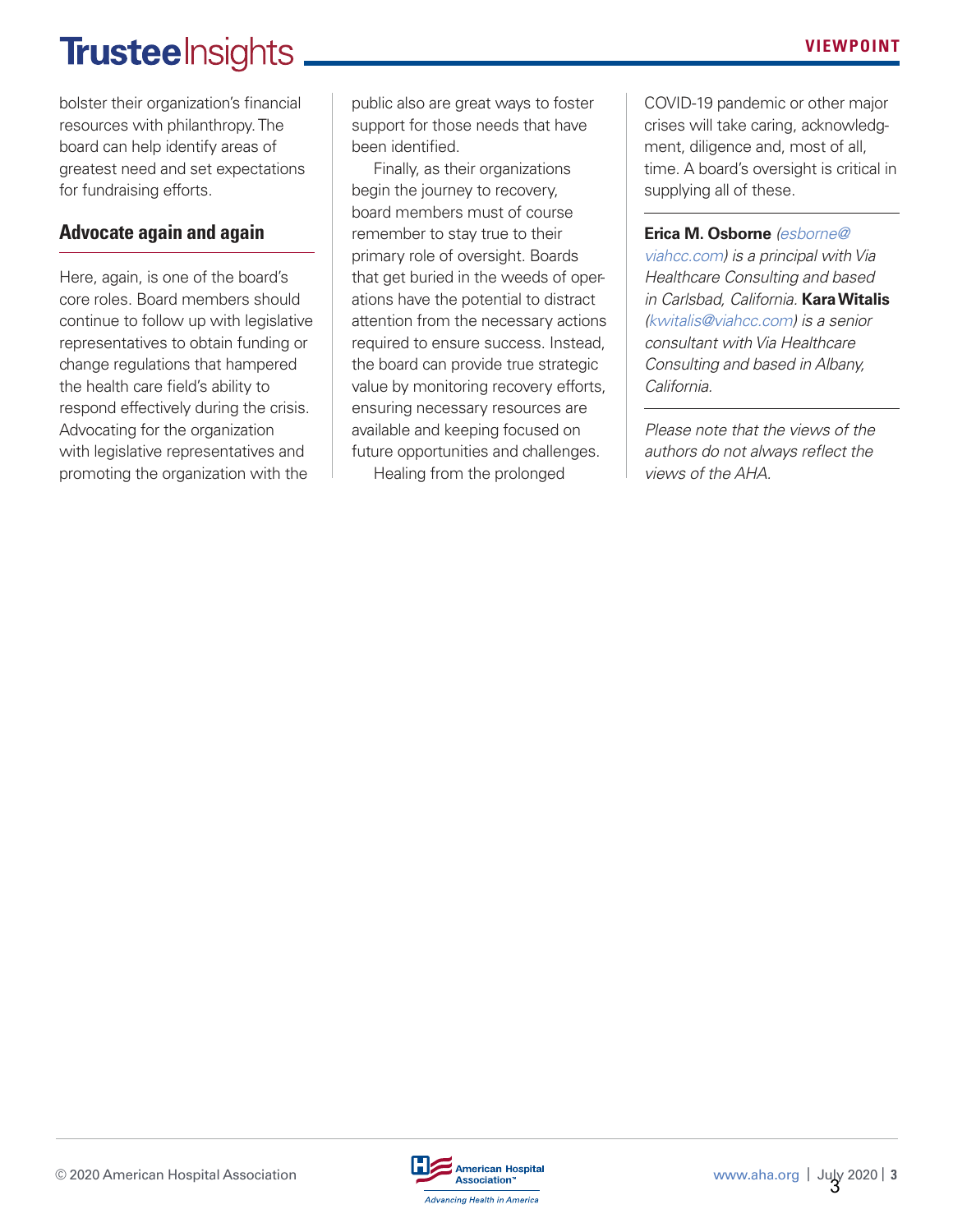#### **CEO Report Board Meeting July 2020**

This month the hospital had an unannounced CMS survey. This survey was a focused assessment of our LTC covid and infection control processes. The hospital and staff received excellent comments from the surveyor. No deficiency were identified and the hospital was found to be in compliance with requirements. I am very proud of our team here at CCMC for this achievement.

#### **Services**:

At the start of the pandemic CCMC pivoted to delay routine and preventative healthcare and focus on providing urgent and emergent visits. Following CDC recommendation we are balancing providing routine and elective services while monitoring Covid‐19 transmission within our community. We are working to optimize telehealth services and grow these programs where we can.

Emergency and Inpatient Services: We have improved CCMC's ability to respond to respiratory illness by obtaining proper equipment and sufficient PPE. CCMC purchased 2 high flow noninvasive ventilator support devices, staff have been trained and devices are in use.

Clinic: We are getting messaging out to patients to encourage preventative healthcare and not delay appointments due to the pandemic. We will continue both in person and remote tele services.

Sound Alternatives: We are continuing to see patients via tele service. Working on continued operations to offer both in‐person and remote tele services.

#### **Strategic planning**

CCMC is engaging in updating our strategic plan. Important elements identified include improved billing services, pandemic and respiratory illness protection for our long term care residents and vulnerable population in Cordova, as well outpatient rehab services. As we look forward we are evaluating how to improve current services with a focus on developing programs identified in our community needs assessment

#### **Quality**:

Quality has remained our top priority. We continue to monitor departmental and facility process improvement projects. We are monitoring hospital utilization. As we look to the future we are evaluating how we can improve and grow telehealth programs.

#### **Current Capital Projects:**

CCMC continues to improve our pandemic and respiratory illness response. Here is a brief update on our larger projects:

Xray Digital Upgrade: completed

Zoll Ventilators – pending shipment (hospital has borrowed ventilator from state until received)

Zoll defibrillators – pending shipment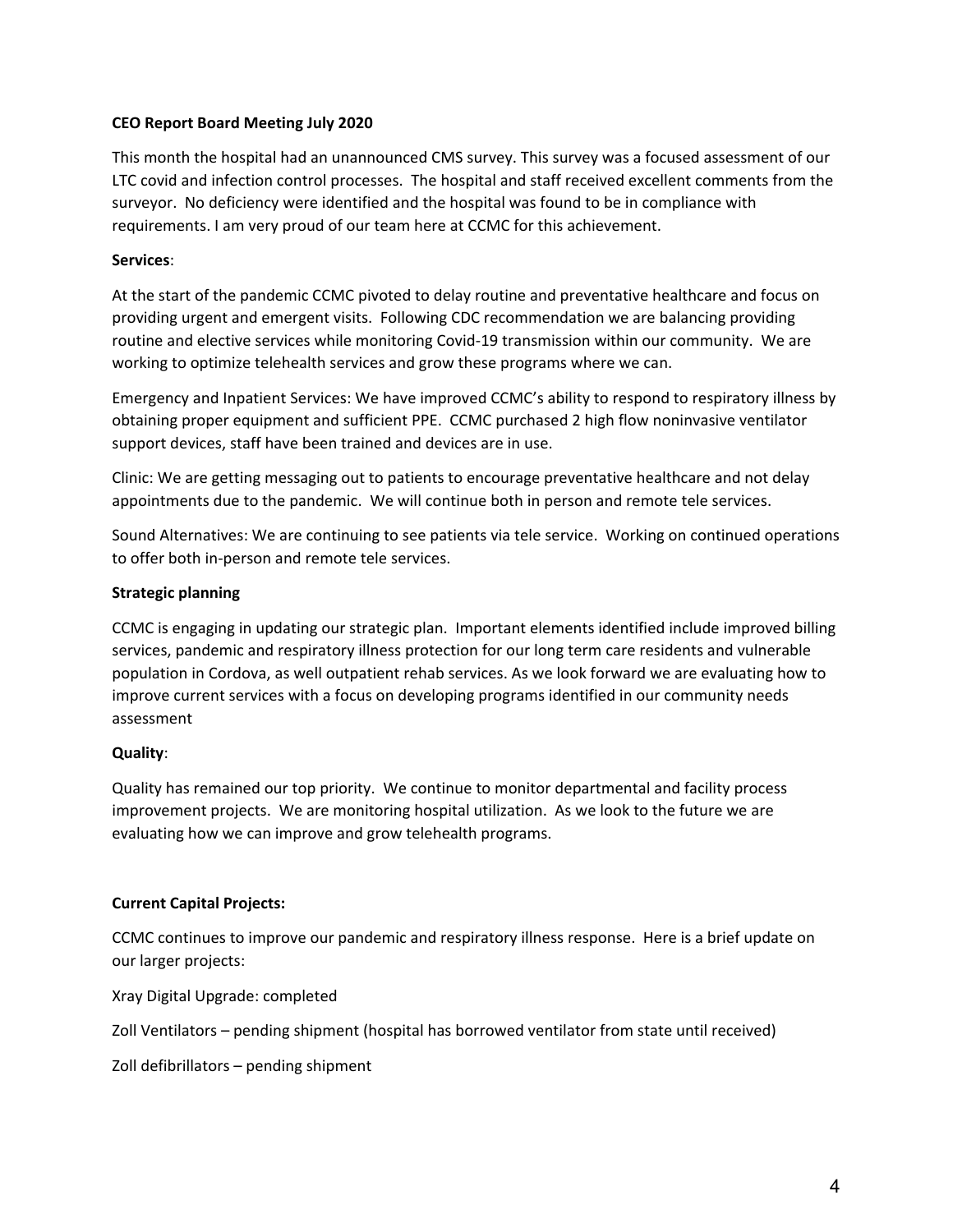IV Infusion Pumps – working with pharmacist to get programing completed, will put into service in next 30 days.

CMS system ‐ \$136,000 approved for project. CCMC is waiting to learn if we will receive the Rasmuson Grant to cover part of this cost. This information will likely come next month.

Nurse Call System – \$130,000 approved for this project. We are evaluating bids and bed compatibility, intend to order by end of next month.

12 Hospital Beds ‐ \$70,000 approved, Actual Cost \$57,837 beds are in route.

Telephone System Upgrade – contract entered with ACS, will be completed in next 60 days.

Underground Fuel Storage Tanks \$200,000 approved. RFP to go out in next 30 days. We have been able to secure interim insurance.

Exterior storm water management and leaks – currently under repair, will update at end of project.

#### **Community and Covid Response:**

Each month I would like to highlight an individual departments Covid response.

This month I want to recognize our facility personnel, which includes Malvin Fajardo, Jeff Sojot and John Laurin. This group has assisted with preparation of 2 alternate care sites including building ramps at the little chapel in the event we need to move our LTC patients to that facility. They have also completed the LTC separation by building temporary walls, and moving equipment, furniture, patient care items, into the newly separated space. They continue to assist with environmental services and infection control process, and equipment upgrades improvement and many other supportive tasks. This things have been completed while also doing routine maintenance, updates and facility maintenance.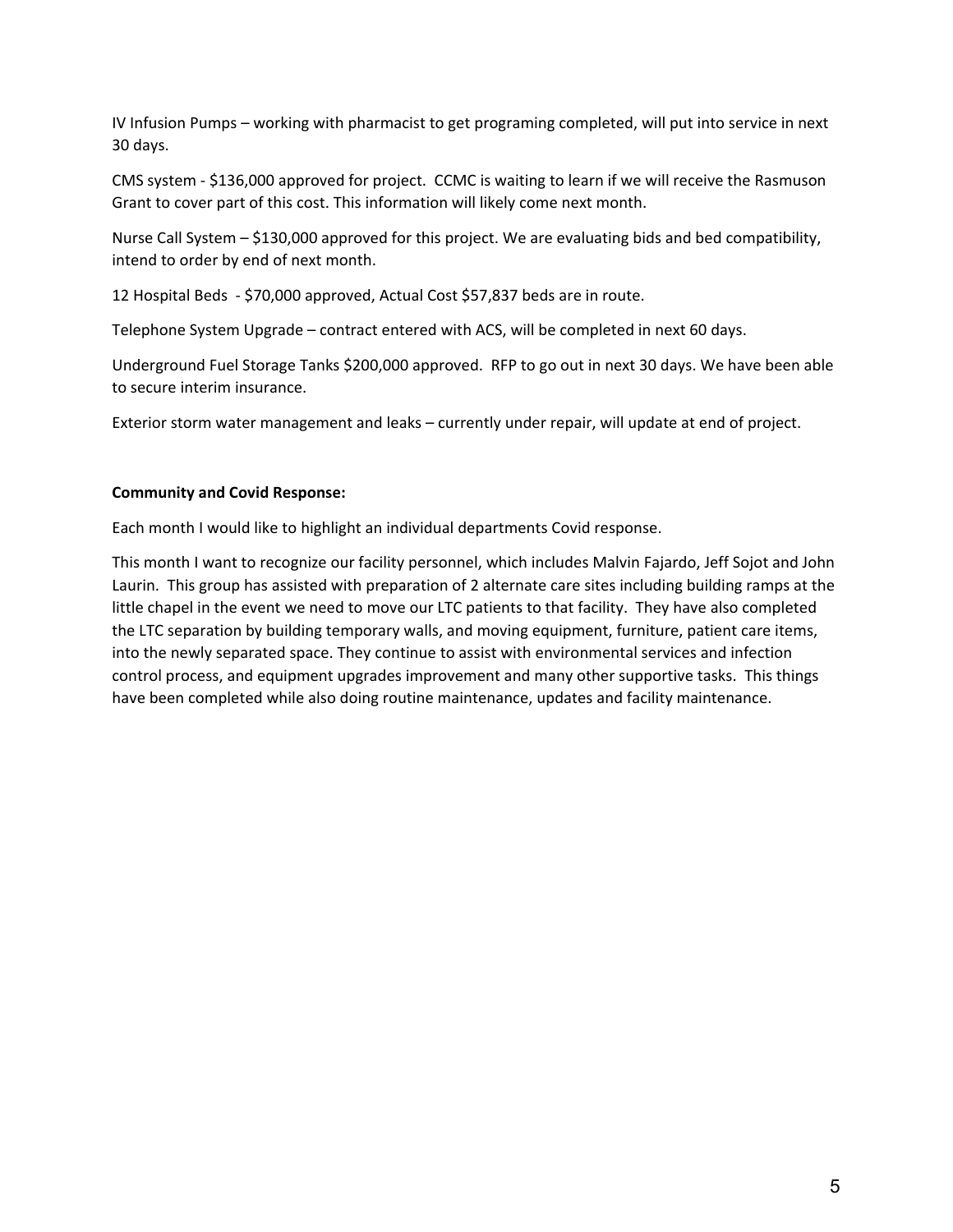#### **Medical Director Report 7/20/2020**

This year has required extensive and diligent pandemic response planning. The hospital has gone from having capacity to manage a small handful of respiratory patients at once, to being ready to manage all aspects of a potential pandemic outbreak in Cordova.

#### **Very Brief overview of our Covid‐19 Response**

Testing – community, processors, travelers! We continue to lobby for state testing support and adequate supply and have had a lot of success getting supplies.

Increased oxygen to recommended levels for pandemic response for hospital and community our size

Increased lab capacity for Covid‐19 and supportive lab testing

Increased beds

Increased staffing with surge Staffing plan including staff training

Managing staff shortages with quarantine and isolation of staff.

Isolated LTC both physical and staffing separation to keep our most vulnerable residents safe

Ordered equipment and supplies including tools for mechanical ventilation in preparation for Covid‐19

Grant and Covid19 funding opportunities closely monitored and applied for.

Adopting tele video appointment options in clinic

Develop protocols for Clinic, ER, Inpatient, LTC admissions for safe covid operations.

Obtain and train on high Flow none invasive ventilation support.

Ensure par levels for medications.

#### **Volumes**

Healthcare Clinics and hospitals have been identified as spots for infectious risk, which is impacting patient's willingness to come in for care. With support from ASHNA, we are participating in the Don't Delay, get your care today campaign. We have dedicated exam areas for people that are not demonstrating infectious type illness to ensure patient safety. We are reaching out to our community to ensure people have access to care they need.

#### **Trauma Committee**

We are working to develop and improve our trauma response. CCMC has a goal of achieving trauma certification by Q3 2020.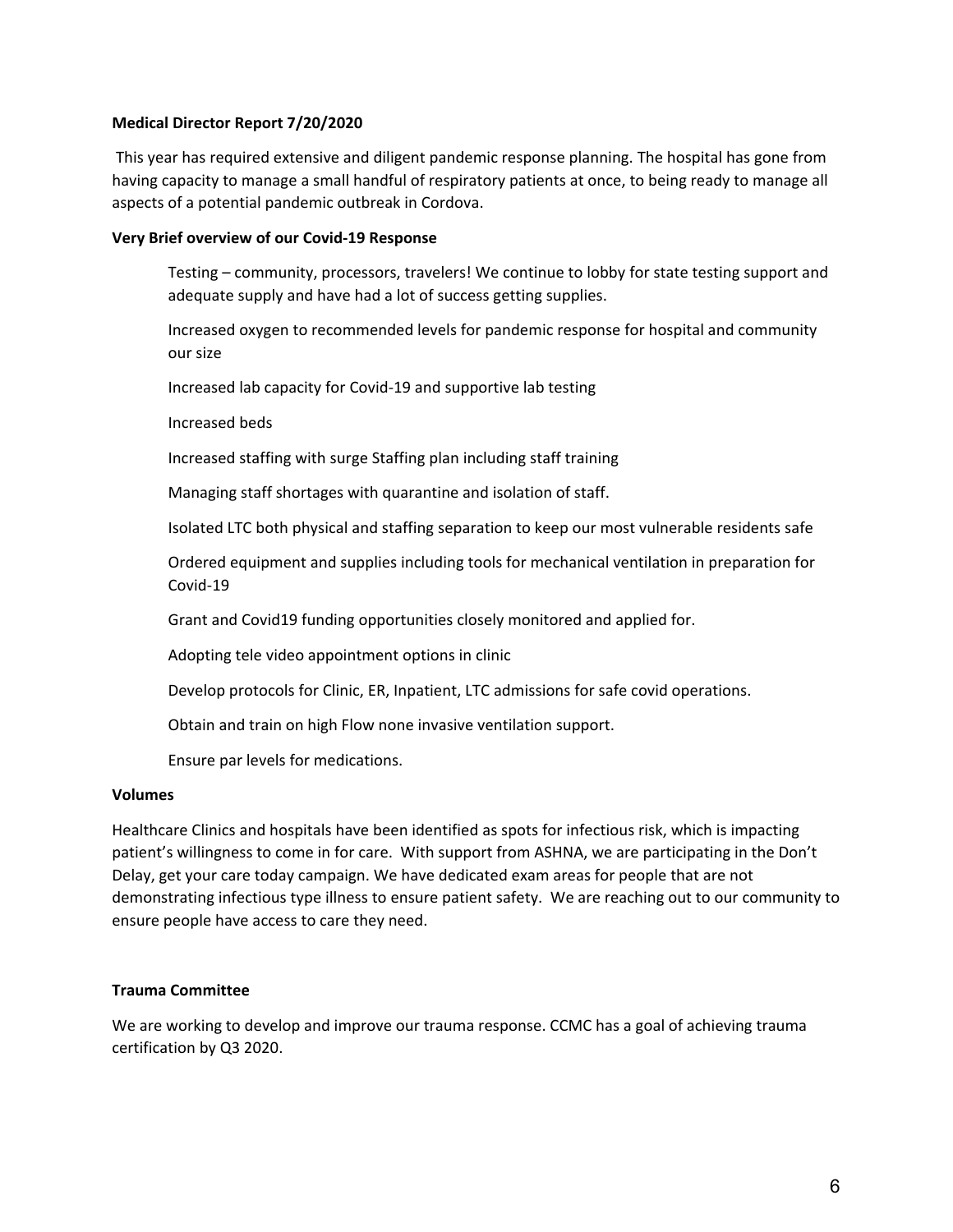To: CCMC Authority Board of Directors From: Kelly Kedzierski, RN RE: July 2020 Nursing Update

- Staffing:
	- We have 4 permanent nursing staff and 5 traveler nurses.
	- We had a slight delay due to COVID-19 but we are still hoping to be able to get the C.N.A. class participants some clinical hours so they are ready to take their board exam.
- Census:
	- LTC census is 10. Currently, we have 0 swing beds occupied.
- The ongoing challenges:
	- One of the biggest challenges as of now is visitation for the LTC residents and their families. We were able to allow outdoor visits while social distancing and wearing a mask during the  $4<sup>th</sup>$  of July weekend. Unfortunately in person visits again stopped at CCMC because of COVID-19, and we will continue to follow the CMS guidelines on this. We are balancing safety with connection and making every effort to keep families connected. We are taking the residents out for rides for visits with loved ones. The residents enjoy seeing their loved ones through the window of the van, as well as through Zoom meetings, Face time calls, and hearing their loved ones voices through regular phone calls as well.
	- CCMC had an unannounced CMS Focused Infection Control Survey to determine compliance with Federal Medicare/Medicaid requirements for Long Term Care. Based on the results of the survey it was determined that CCMC was in substantial compliance and no deficiencies were found. I am very proud of each and every member of our staff. Everyone here at CCMC works hard to delivery excellent quality care for the people we serve.

Kelly Kedzierski, RN

CNO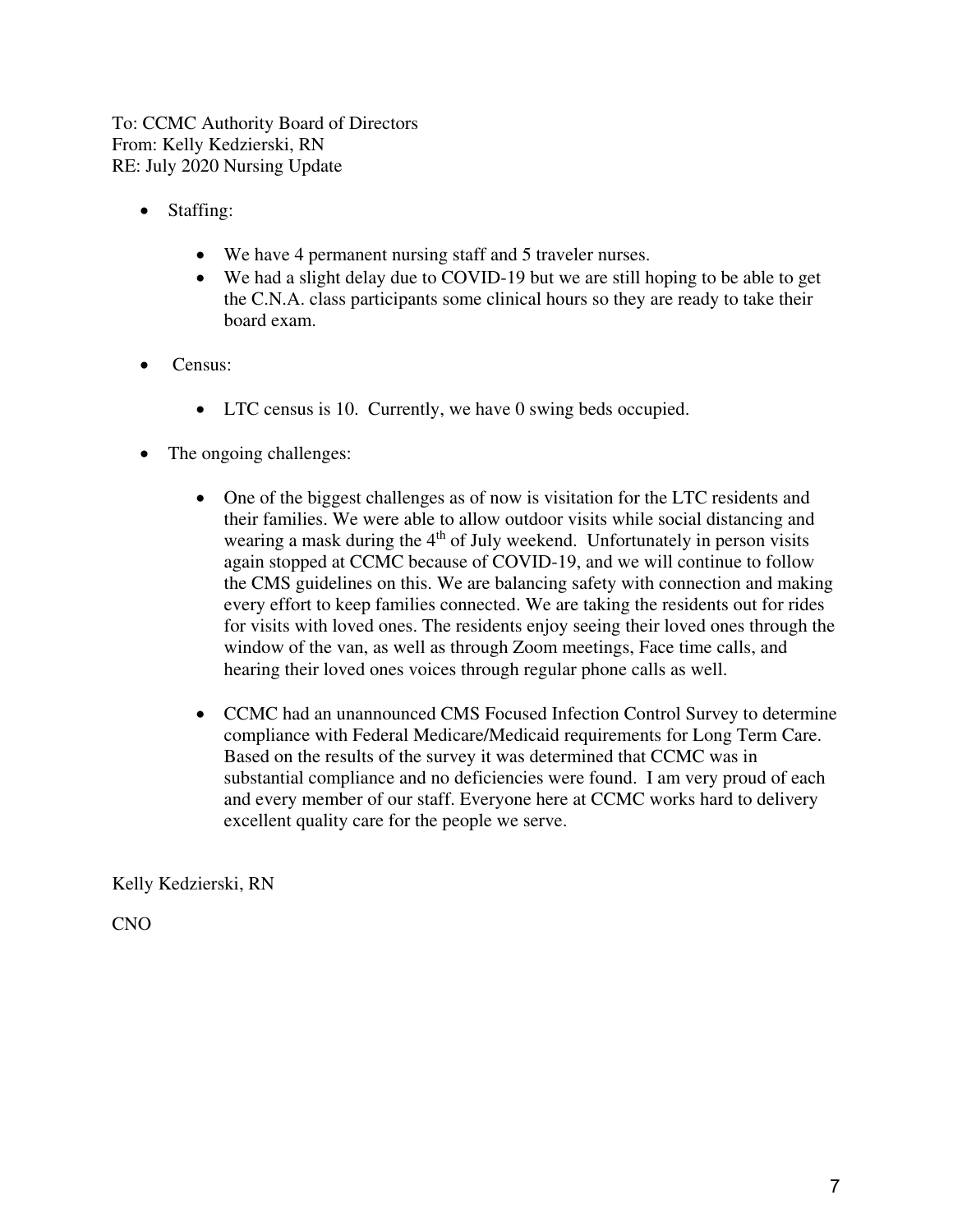To: CCMC Authority Board of Directors From: Kelly Kedzierski, RN RE: July 2020 Quality Improvement Report

#### **Quality Improvement**

The CCMC team is continuously and consistently working hard to build a healthcare system that focuses on keeping our community healthy, provides appropriate and timely access to excellent healthcare, and provides the right care, at the right time, in the right place, all the while promoting focused improvement.

The last Quality meeting was held on June  $15<sup>th</sup>$ , 2020 where we discussed:

- Working on Process Improvement Projects in each department.
- Environmental services personnel are actively and aggressively cleaning floors, walls, door handles, and all high touch surface areas throughout the entire building.
- Being Survey Ready
- Environmental Care rounds ongoing

Our next Quality meeting will be held on August 18, 2020.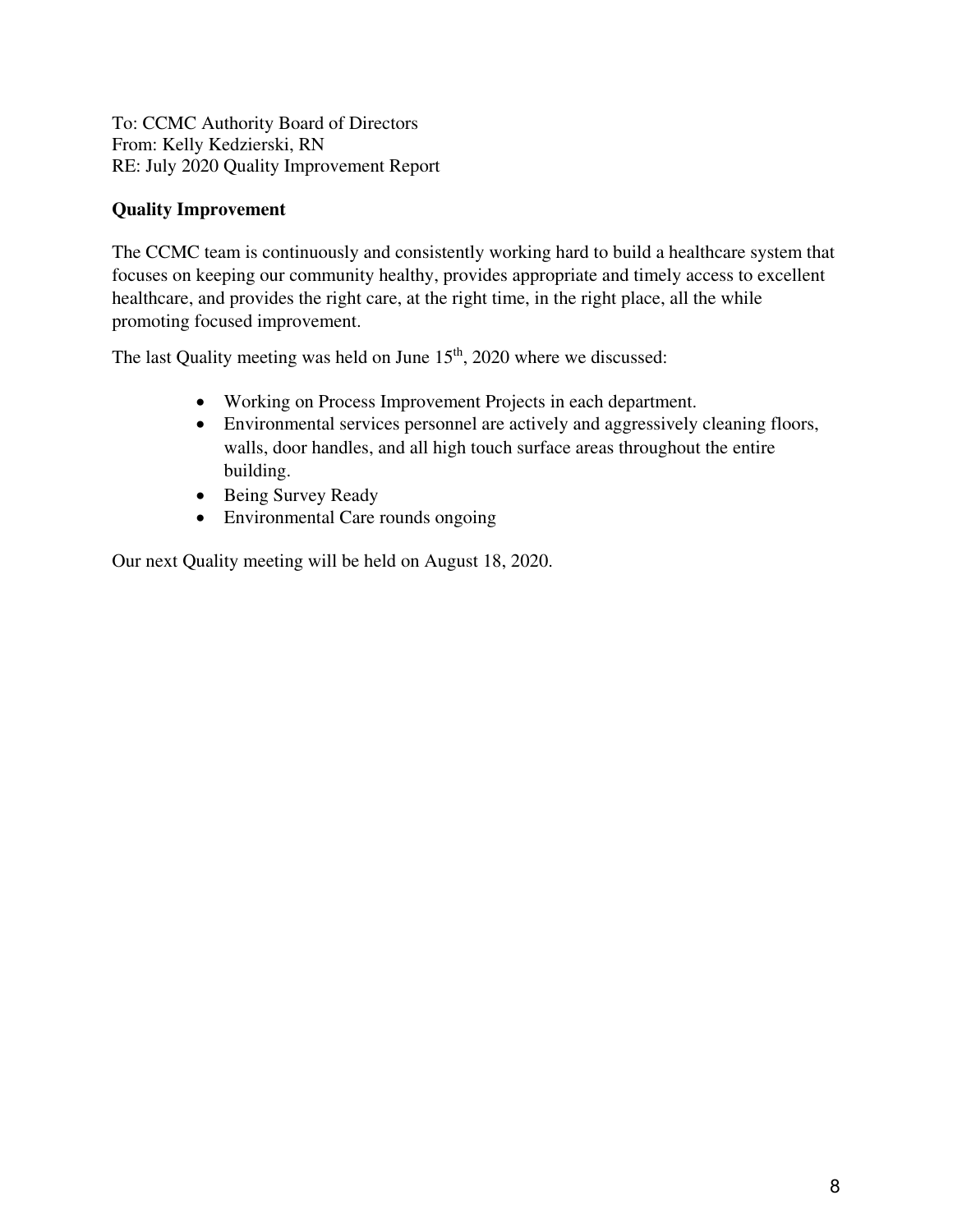To: CCMC Authority Board of Directors From: Kelly Kedzierski, RN RE: July 2020 Infection Prevention

#### **Infection Control**

CCMC has been conducting testing for the community to stop or at least slow the spread of Covid-19. Our nursing staff, our lab staff and all of our staff are dedicated and working hard for the safety of the community.

CCMC had an unannounced CMS Focused Infection Control Survey to determine compliance with Federal Medicare/Medicaid requirements for Long Term Care. Based on the results of the survey it was determined that CCMC was in substantial compliance and no deficiencies were found. I am very proud of each and every member of our staff. Everyone here at CCMC works hard to deliver excellent quality care for the people we serve.

Our next meeting will be on July  $22<sup>nd</sup>$ , 2020.

#### **Fun Facts: According to the CDC**

#### *Will there be flu along with COVID-19 in the fall and winter?*

While it's not possible to say with certainty what will happen in the fall and winter, CDC believes it's likely that flu viruses and the virus that causes COVID-19 will both be spreading. In this context, getting a flu vaccine will be more important than ever. CDC recommends that all people 6 months and older get a yearly flu vaccine.

#### *Can I have flu and COVID-19 at the same time?*

Yes. It is possible to have flu (as well as other respiratory illnesses) and COVID-19 at the same time. Experts are still studying how common this can be.

#### *Will a flu vaccine protect me against COVID-19?*

Getting a flu vaccine will **NOT** protect against COVID-19, however flu vaccination has many other important benefits. Flu vaccines have been shown to reduce the risk of flu illness, hospitalization and death. Getting a flu vaccine this fall will be more important than ever, not only to reduce your risk from flu but also to help conserve potentially scarce health care resources.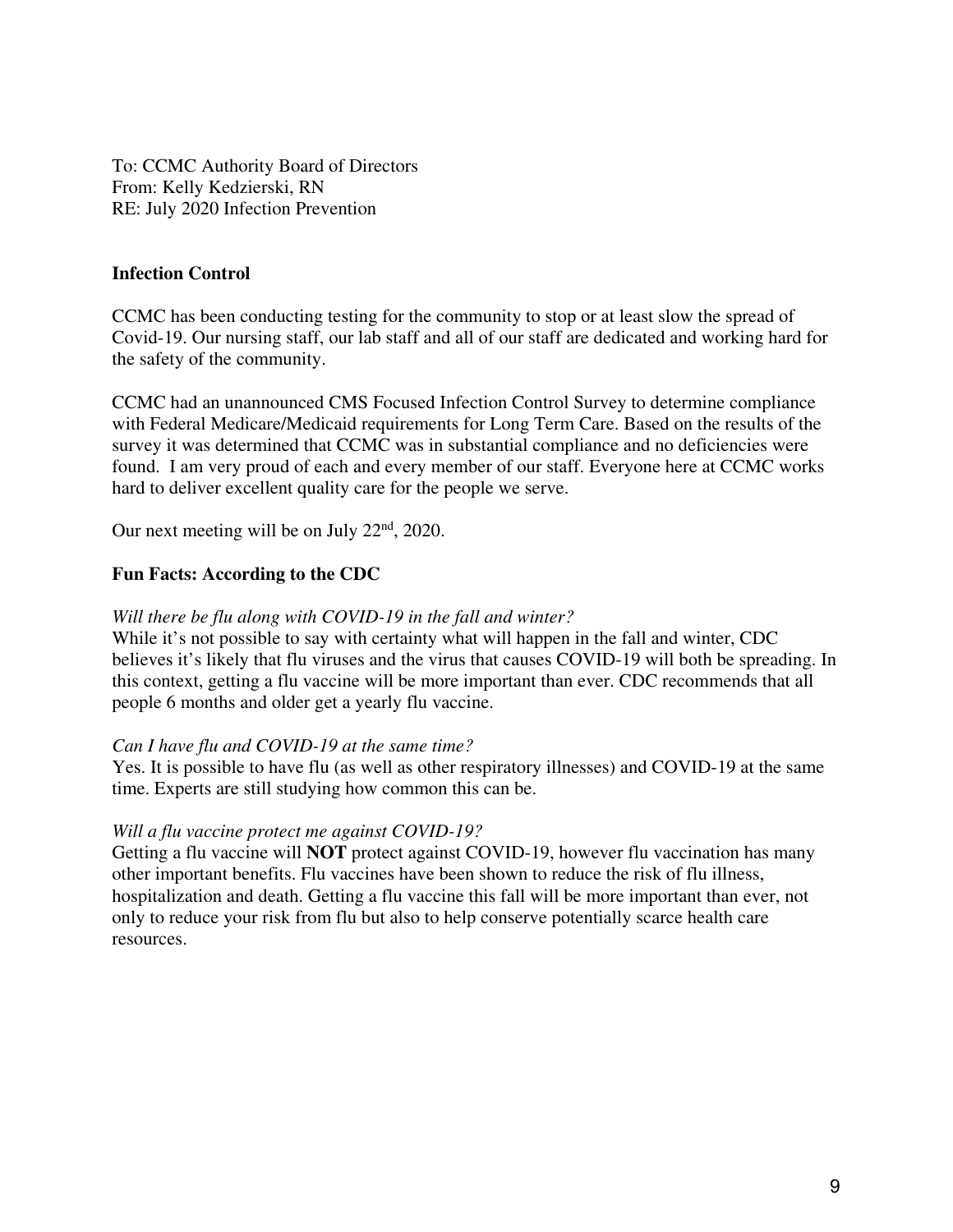CCMC Authority Board of Director's June 2020 Quarterly Report July 22, 2020 Clinic & Ancillary Services Tamara Russin

#### **Clinic**

June Clinic visits were down about 20% compared to the same period last year. Visits continue to be a mix of in person visits and telehealth visits and will likely continue to vary depending on the number of active covid cases in the community. Generally we continue to encourage health maintenance visits and have been ensuring children continue their immunization schedules.

The pediatrician, Dr. Gifford, is in Clinic today after doing telehealth visits in May. His continued dedication to Cordova provides opportunities for a number of children to be seen without the risk of each family traveling to Anchorage for care, either through in person visits here at CCMC or via telehealth.

#### **Lab/Radiology/PT**

The digital portable xray machine and the digital upgrade to the xray room have been utilized for about a month. The switch to the radiology group at AK Imaging has also been completed. There are a few more details to be worked out with all the systems, but things are going well. CCMC is now in the digital radiology age!

The lab is busy with covid testing along with other labwork. CCMC continues to provide three mornings for walk through community testing as well as resulting tests done at the airport five days a week. Additionally CCMC is testing and/or resulting tests for canneries as needed and resulting tests for AMHS workers on the MV Kennicott. A lot of testing and resulting! CCMC remains fortunate to have a good supply of testing materials and be able to provide testing to the community.

PT appointments are available both in person and via telehealth. Angela recently took PTO and Tina McLean from Soldotna filled in for her. Tina sold her PT practice last year and has many years of experience. She enjoyed her time here in Cordova and is willing to fill in for future needs as they arise. Having someone in state to provide coverage as needed is great for CCMC.

Overall PT and Radiology numbers remain lower than last year. Lab is doing a lot of tests but regular labwork is also down from previous years. While there has been some travel to specialists in Anchorage, more elective surgeries, and some continued routine labwork, it is likely numbers in these departments will remain lower than usual but steady throughout the pandemic, provided active covid cases remain mild or asymptomatic in Cordova.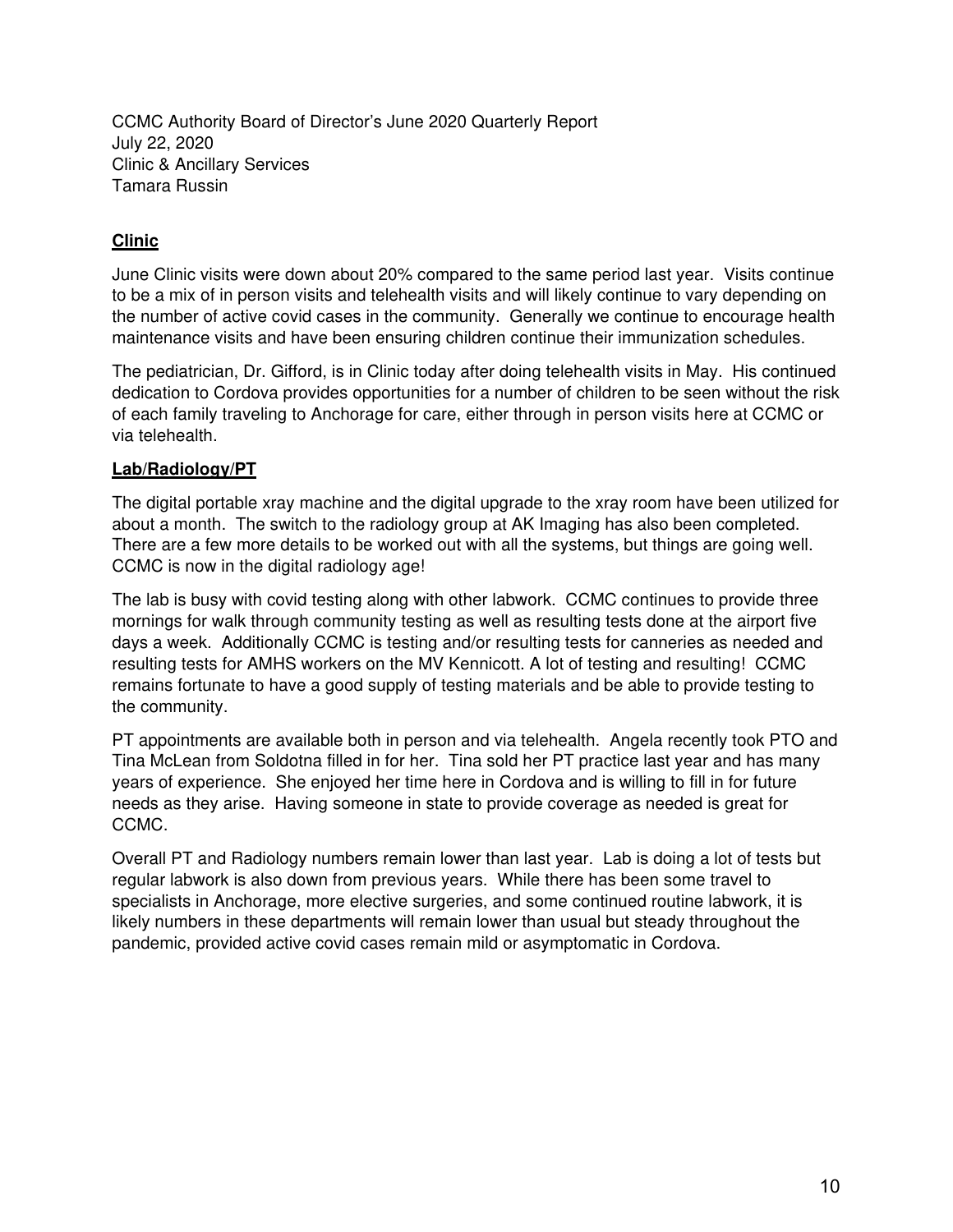### **July Board Report (5/1/2020‐6/30/2020) Sound Alternatives Behavioral Health and Developmental Disabilities Services**

Barb Jewell‐Behavioral Health Program Manager

#### Behavioral Health

We served 49 individual clients during this time, slightly down from the previous quarter. Referrals significantly declined due to Covid‐19 but began to pick back up in late June. The number of services remained roughly the same at 373 for the quarter. We continued to provide services through telehealth. Clients who did not have access to devices or private space for telehealth were screened for symptoms and travel, and then allowed to use Sound Alternatives equipment for video visits with their clinician. We had two requests for emergency services neither of which came through or required the Emergency room.

Our Continuation grant was approved for \$285,093 for FY21. Additionally we were approved, in collaboration with CFRC for a Community Initiative Matching grant in the amount of \$27,449 to provide short term shelter for homeless individuals.

Also in collaboration with CFRC, we completed our first online and bilingual Parenting class this quarter. Necessity is the mother of invention. This project was funded by a grant from Alaska Children's Trust.

Dennis Manson, LCPC, announced his retirement this quarter and his last day was 7/16/20. We have a temporary clinician arriving late July to fill in until we can recruit a new permanent clinician.

#### Developmental Disabilities:

This report remains the same. We still have 4 participants with a 5<sup>th</sup> on the State's waitlist for services. Lifeskill classes continue to be offered twice a week, as well as ongoing individual services. We are providing services remotely and have had great feedback from participants and families which attests to the skills our Direct Service Providers have to meet the needs of our participants!

We continue to have difficulty recruiting and retaining staff for these challenging positions. We did not have any applicants for positions this quarter despite continuing and active outreach.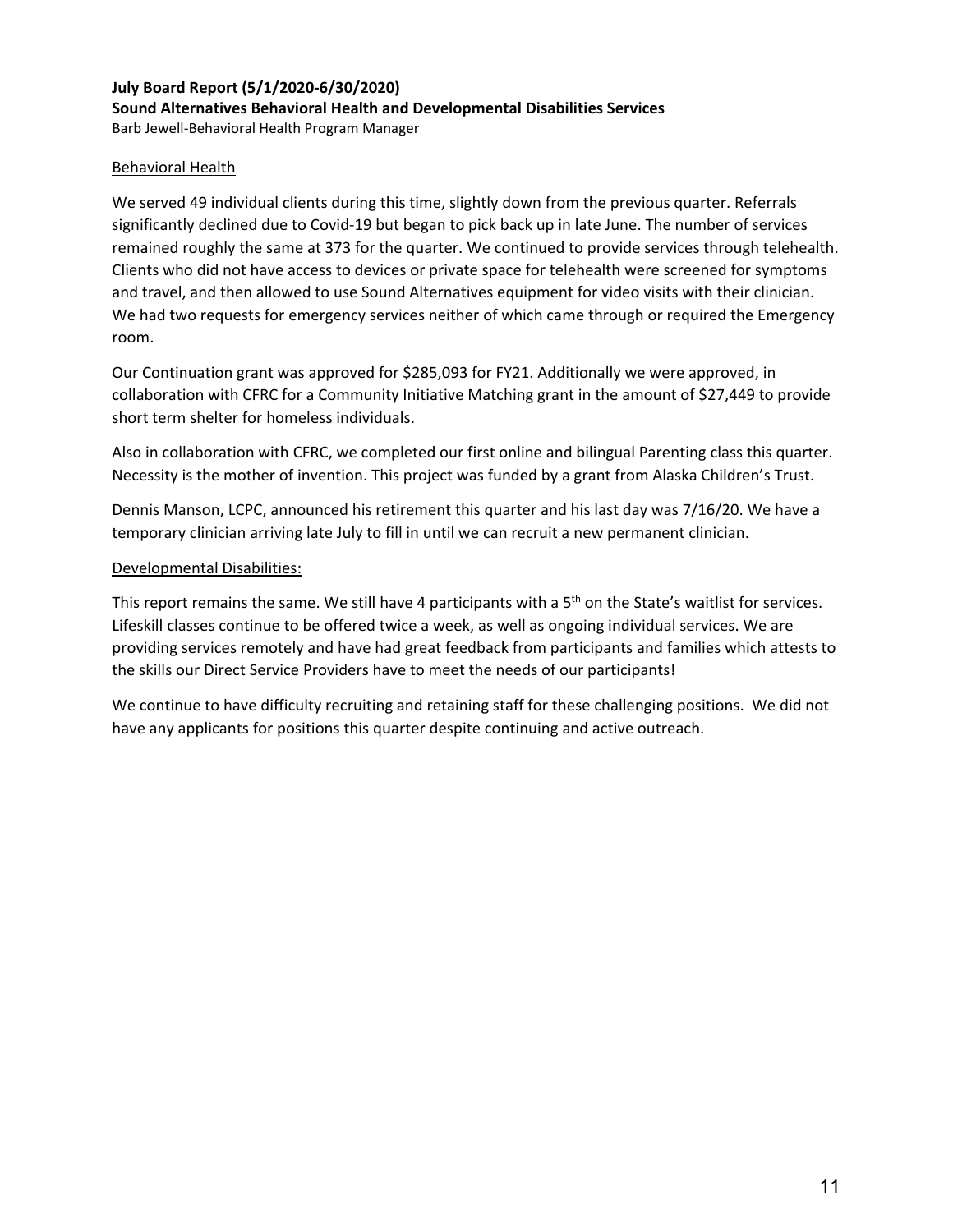

# Memorandum

To: CCMC Authority Board of Directors From: Hannah Sanders, MD CCMC CEO Subject: Approval of Delineation of Privileges for Paul Gloe III, MD Date: 07/20/2020

**Suggested Motion:** "I move that the CCMC Authority Board of Directors approve the Delineation of Privileges for Paul Gloe III, MD as presented."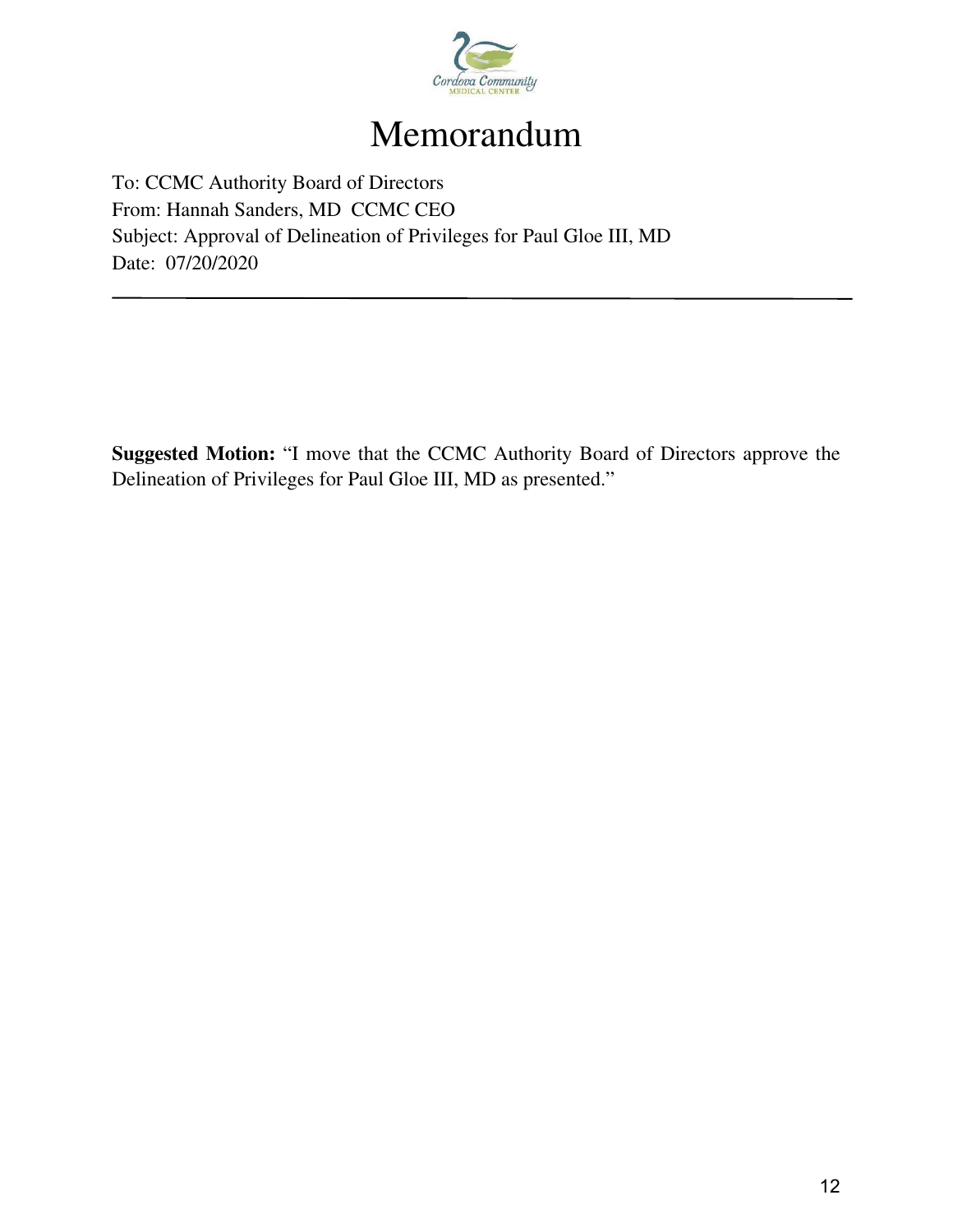

# Memorandum

To: CCMC Authority Board of Directors From: Hannah Sanders, MD CCMC CEO Subject: Approval of Delineation of Privileges for Andrew Moran, MD Date: 07/20/2020

**Suggested Motion:** "I move that the CCMC Authority Board of Directors approve the Delineation of Privileges for Andrew Moran, MD as presented."